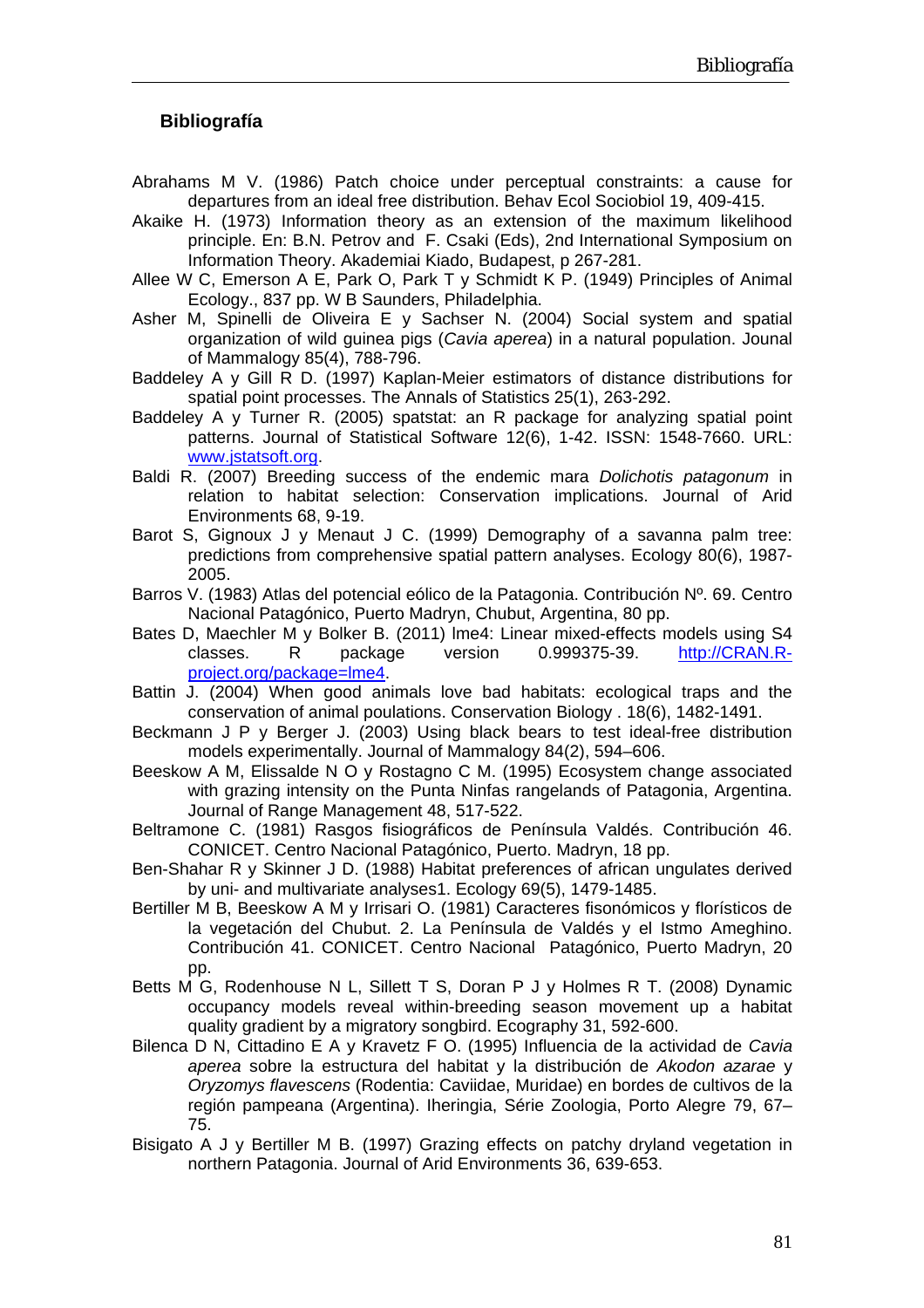- Bisigato A J, Bertiller M B, Ares J O y Pazos G E. (2005) Effect of grazing on plant patterns in arid ecosystems of Patagonian Monte. Ecography 28, 561-572.
- Bolker B y Pacala S W. (1997) Using moment equations to understand stochastically driven spatial pattern formation in ecological systems. Theoretical Population Biology 52, 179-197.
- Booth D T, Cox S E y Berryman R D. (2006) Point sampling digital imagery using 'SamplePoint'. Environmental Monitoring and Assessment 123, 97-108.
- Börger L, Dalziel B D y Fryxell J M. (2008) Are there general mechanisms of animal home range behaviour? A review and prospects for future research. Ecology letters 11(6), 637-650.
- Bowers M A y Barrett G W. (1999) Synthesis: a review of the science and prescriptions for the future. En: G.W. Barrett and J.D. Peles (Eds), Landscape ecology of small mammals, pp. 313-333. Springer-Verlag, New York.
- Bowman J, Forbes G J y Dilworth T G. (2001) The spatial component of variation in smallmammal abundance measured at three scales. Canadian Journal of Zoology 79, 137-144.
- Boyce M S, Mao J S, Merrill E H y Fortin D. (2003) Scale and heterogeneity in habitat selection by elk in Yellowstone National Park. Ecoscience 10(4), 421-431.
- Branch L C. (1993a) Intergroup and intragroup spacing in the plains vizcacha, *Lagostomus maximus*. Jounal of Mammalogy 74(4), 890-900.
- Branch L C. (1993b) Social organization and mating system of the plains viscacha (*Lagostomus maximus*). Jounal of Zoology of London 229, 473-491.
- Branch L C, Villarreal D y Fowler G S. (1993) Recruitment, dispersal, and group fusion in a declining population of the plains vizcacha (*Lagostomus maximus*; chinchillidae). Jounal of Mammalogy 74(1), 9-20.
- Brown J. (1984) On the relationship between abundance and distribution of species. The American Naturalist 124(2), 255-279.
- Brown J H, Mehlman D W y Stevens G C. (1995) Spatial Variation in Abundance. Ecology 76, 2028-2043.
- Brown J H, Mehlman D W y Stevens G C. (2007) Spatial Variation in Abundance Emphasizing new ideas , to stimulate research in ecology. Ecology 76(7), 2028- 2043.
- Bucher E. (1987) Herbivory in arid and semi-arid regions of Argentina. Revista Chilena de Historia Natural 60, 265–273.
- Campos C M, Tognelli M F y Ojeda R A. (2001) *Dolichotis Patagonum*. Mammalian Species 652, 1-5.
- Cañadas A, Sagarminaga R, De Stephanis R, Urquiola E y Hammond P S. (2005) Habitat preference modelling as a conservation tool: proposals for marine protected areas for cetaceans in southern Spanish waters. Aquatic Conservation: Marine and Freshwater Ecosystems 15, 495-521.
- Cheli G H. (2009) Efectos del disturbio por pastoreo ovino sobre la comunidad de artrópodos epígeos en Península Valdés (Chubut, Argentina). Doctoral, UNIVERSIDAD NACIONAL DEL COMAHUE.
- Clark P J y Evans F C. (1954) Distance to nearest neighbor as a measure of spatial relationships in populations. Ecology 35(4), 445-453.
- Condit R, Ashton P S, Baker P, Bunyavejchewin S, Gunatilleke S, Gunatilleke N, Hubbell S P, Foster R B, Itoh A, LaFrankie J V, Seng Lee H, Losos E, Manokaran N, Sukumar R y Yamakura T. (2000) Spatial patterns in the distribution of tropical tree species. Science 288(5470), 1414-1418.
- Conway C J, Garcia V, Smith M D, Ellis L A y Whitney J L. (2006) Comparative demography of burrowing owls in agricultural and urban landscapes in southeastern Washington. Journal of Field Ornithology 77, 280–290.
- Coronato F. (1993) Wind chill factor applied to Patagonian climatology. International Journal of Biometeorological 37(1), 1-6.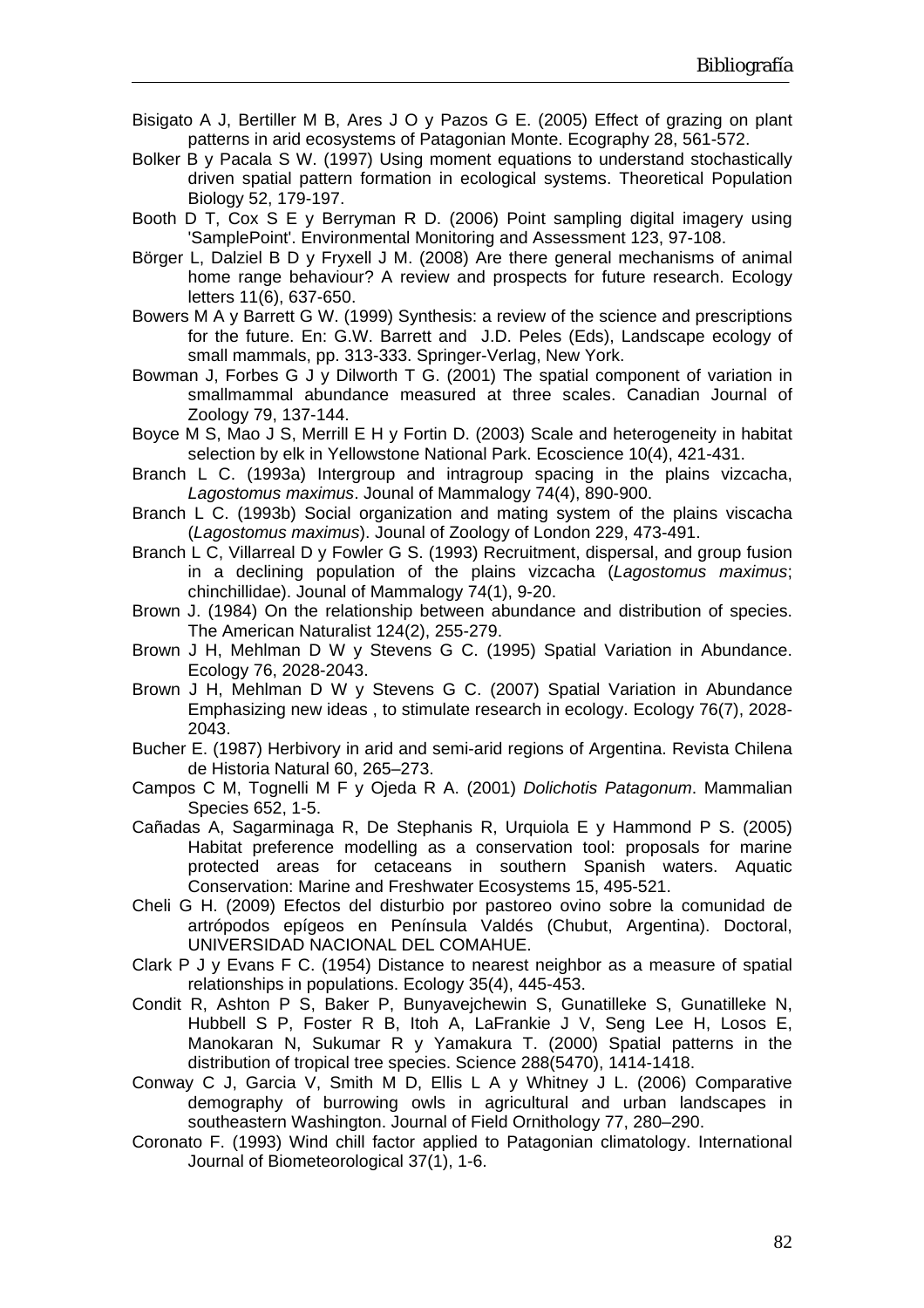- Courchamp E, Clutton-Brock T y Grenfell B. (1999) Inverse density dependence and the Allee effect. Trends in Ecology & Evolution 14, 405-410.
- Dale M R T. (1995) Spatial pattern in communities of crustose saxicolous lichens. Lichenologist 27(6), 495-503.
- Danchin E y Wagner R H. (1997) The evolution of coloniality: the emergence of new perspectives. TREE 12(9), 342-347.
- Davis J M y Stamps J A. (2004) The effect of natal experience on habitat preferences. TRENDS in Ecology and Evolution 19(8), 411-416.
- Diggle P J. (1979) On Parameter Estimation and Goodness-of-Fit Testing for Spatial Point Patterns. Biometrics 35(1), 87-101.
- Djawdan M y Garland T. (1988) Maximal running speeds of bipedal and quadrupedal rodents. Jounal of Mammalogy 69(4), 765-772.
- Donahue M J. (2006) Allee effects and conspecific cueing jointly lead to conspecific attraction. Oecologia 149, 33-43.
- Doncaster C P. (2000) Extension of ideal free resource use to breeding populations and metapopulations. Oikos 89, 24–36.
- Dunning J B, Danielson B J y Pulliam H R. (1992) Ecological processes that affect populations in complex landscapes. Oikos 65, 169-175.
- Ebensperger L A y Hayes L D. (2008) On the dynamics of rodent social groups. Behavioural Processes 79, 85-92.
- Ebensperger L A, Taraborelli P, Giannoni S M, Hurtado M J, León C y Bozinovic F. (2006) Nest and space use in a highland population of the southern mountain cavy (*Microcavia australis*). Jounal of Mammalogy 87(5), 834–840.
- Elisalde N y Miravalles H. (1983) Evaluación de los campos de pastoreo de Península Valdés. Centro Nacional Patagónico. Contribución No 70.
- Endries M J y Adler G H. (2005) Spacing patterns of a tropical forest rodent, the spiny rat (*Proechimys semispinosus*), in Panama. Journal of Zoology of London 265, 147-155.
- Falk K, Benvenuti S, Dall'Antonia L, Gilchrist G y Kampp K. (2002) Foraging behaviour of thick-billed murres breeding in different sectors of the North Water polynya: an inter-colony comparison. MARINE ECOLOGY PROGRESS SERIES 231, 293–302.
- Fernández N. (2005) Spatial patterns in European rabbit abundance after a population collapse. Landscape Ecology 20, 897-911.
- Franklin W. (1983) Contrasting socioecologies of South America's wild camelids: the vicuña and the guanaco. En: M.A. Mares and N.N. Genoways (Eds), Mammalian biology in South America. Spec Publ Ser vol 6. Laboratory of Ecology, University of Pittsburgh, pp. 573–629.
- Fretwell S D y Lucas H L. (1970) On territorial Behavior and other factors influencing habitat distribution in birds. 16-36.
- CENPAT, CONICET, Argentina. (1982) Recuentos de línea de marcha de ñandú y mara. Contribución 65. Garrido J y Kovacs Z.
- Garthe S. (1997) Influence of hydrography, fishing activity, and colony location on summer seabird distribution in the south-eastern North Sea. ICES Journal of Marine Science 54, 566–577.
- Gonnet J M y Ojeda R A. (1998) Habitat use by small mammals in the arid andean foothills of the monte desert of Mendoza, Argentina. Journal of Arid Environments 38, 349–357.
- Greene C M y Stamps J A. (2001) Habitat selection at low population densities. Ecology 82(8), 2091-2100.
- Greig-Smith P. (1952) The use of random and contiguous quadrats in the study of the structure of plant communities. Annals of Botany 16, 293–316.
- Halama K J y Dueser R D. (1994) Of mice and habitats: tests for density-dependent habitat selection. Oikos 69(1), 107-114.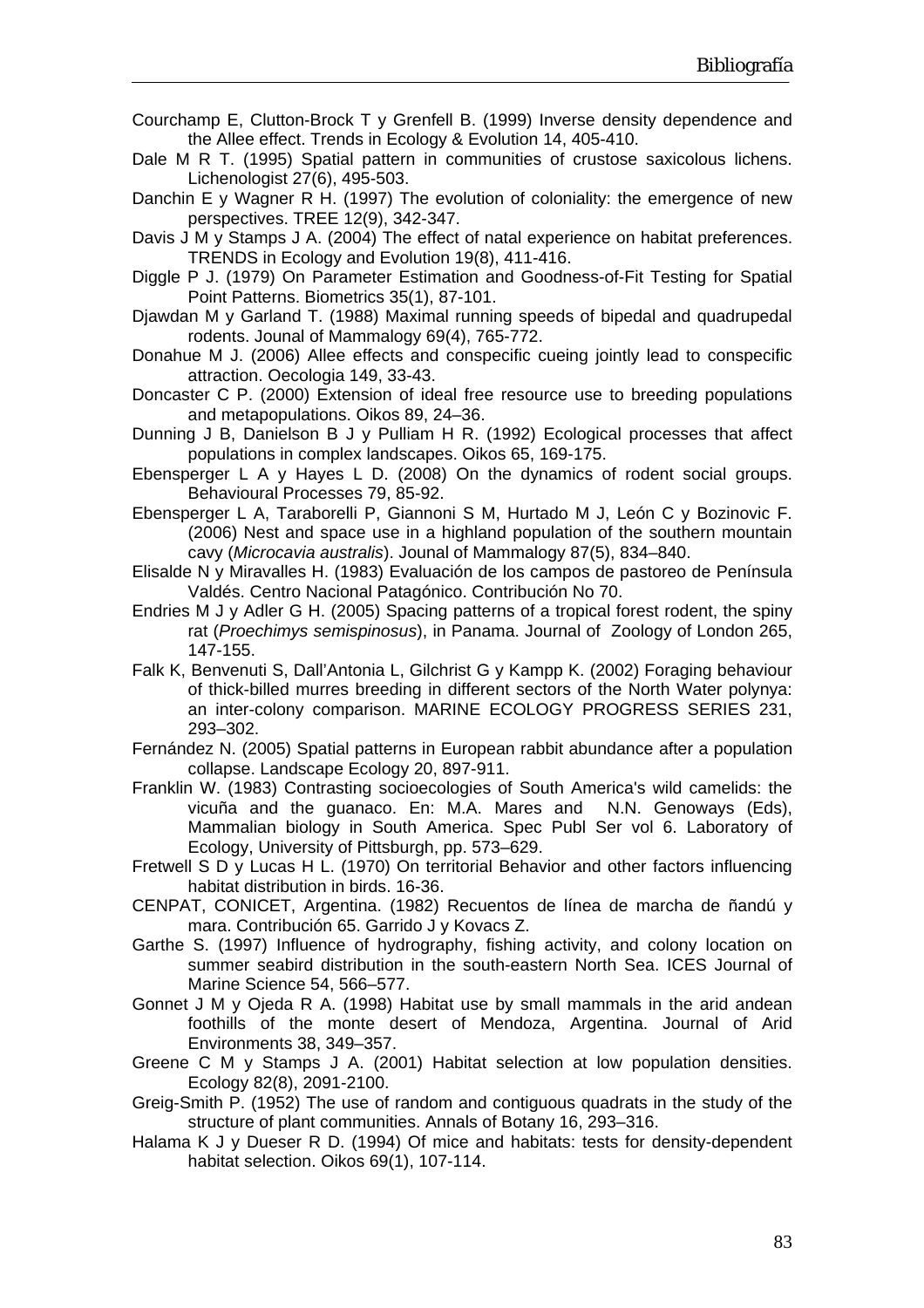- Haller M, Monti A J A y Meister C M. (2001) Península Valdés. Hoja Geológica 4363-1. Programa Nacional de cartas Geológicas de la República Argentina, 24 pp.
- Hanski I y Gaggiotti O E. (2004) Ecology, genetics, and evolution of metapopulations. Elsevier.
- Hayes L D, Chesh A S y Ebensperger L A. (2007) Ecological predictors of range areas and use of burrow systems in the diurnal rodent, Octodon degus. Ethology 113, 155-165.
- Holland E P, Aegerter J N y Dytham C. (2008) Comparing resource representations and choosing scale in heterogeneous landscapes. Landscape Ecology 24(2), 213-227.
- Hooge P N y Eichenlaub B. (1999) Animal Movement extension to ArcView, version 2. 04, beta. Anchorage, AK: Alaska Science Center, Biological Science Office, U.S. Geological Survey.
- Hoogland J L. (1981) The evolution of coloniality in white-tailed and black-tailed prairie dogs (Sciuridae: *CynomysLeucurus* and *C. Ludovicianus*). Ecology 62(1), 252- 272.
- Hughes J y Ward D. (1993) Predation risk and distance to cover affect foraging beaviour in Namib Desert gerbils. Animal Behaviour 46, 1243-1245.
- Imbeau L, Drapeau P y Mönkkönen M. (2003) Are forest birds categorised as ''edge species'' strictly associated with edges? Ecography 26, 514–520.
- Ives A R y Klopper E D. (1997) Spatial Variation in Abundance Created by Stochastic Temporal Variation. Ecology 78, 1907-1913.
- Jensen J R. (2007) Remote sensing of the environment: an earth resource perspective. 2nd Ed., Upper Saddle River, NJ: Prentice Hall, 592 pages. 2<sup>a</sup> ed.
- Jiao Y, Chen Y, Schneider D y Wroblewski J. (2004) A simulation study of impacts of error structure on modeling stock–recruitment data using generalized linear models. Canadian Journal of Fisheries and Aquatic Sciences 61, 122–133.
- Johnson C J y Seip D R. (2008) Relationship between resource selection, distribution, and abundance: a test with implications to theory and conservation. Popul Ecol 50, 145–157.
- Johnson M D. (2007) Measuring habitat quality: a review. The Condor 109, 489-504.
- Kacelnik A, Krebs J R y Bernstein C. (1992) The ideal free predator-prey distribution populations. TREE 7(2), 50-55.
- Keitt T H, Bivand R, Pebesma E y Rowlingson B. (2010) rgdal: Bindings for the Geospatial Data Abstraction Library. R package version 0.6-29. [http://CRAN.R](http://cran.r-project.org/package=rgdal)[project.org/package=rgdal.](http://cran.r-project.org/package=rgdal)
- Keitt T H, Bjørnstad O N, Dixon P M y Citron-Pousty S. (2002) Accounting for spatial pattern when modeling organism-environment interactions. Ecography 5(January), 616-625.
- Kennedy M y Gray R D. (1993) Can ecological theory predict the distribution of foraging animals? A critical analysis of experiments on the ideal free distribution. Oikos 68(1), 158-166.
- Kraus C, Künkele J y Trillmich F. (2003) Spacing behaviour and its implications for the mating system of a precocial small mammal: an almost asocial cavy *Cavia magna*? Animal Behaviour 66, 225–238.
- Kufner M B y Chambouleyron M. (1991) Actividad espacial de *Dolichotis patagonum* en relación a la estructura de la vegetación en el Monte Argentino. Studies on Neotropical Fauna and Environment 26(4), 249-255.
- Kufner M B y Pelliza Sbriller A. (1987) Composición botánica de la dieta del mara (*Dolichotis patagonum*) y del ganado bovino en el monte mendocino. Revista Argentina de Producción Animal 7, 255-264.
- Lafever D H, Lafever K E, Catlin D H y Rosenberg D K. (2008) Diurnal time budget of burrowing owls in a resident population during the non-breeding season. The Southwestern Naturalist 53(1), 29-33.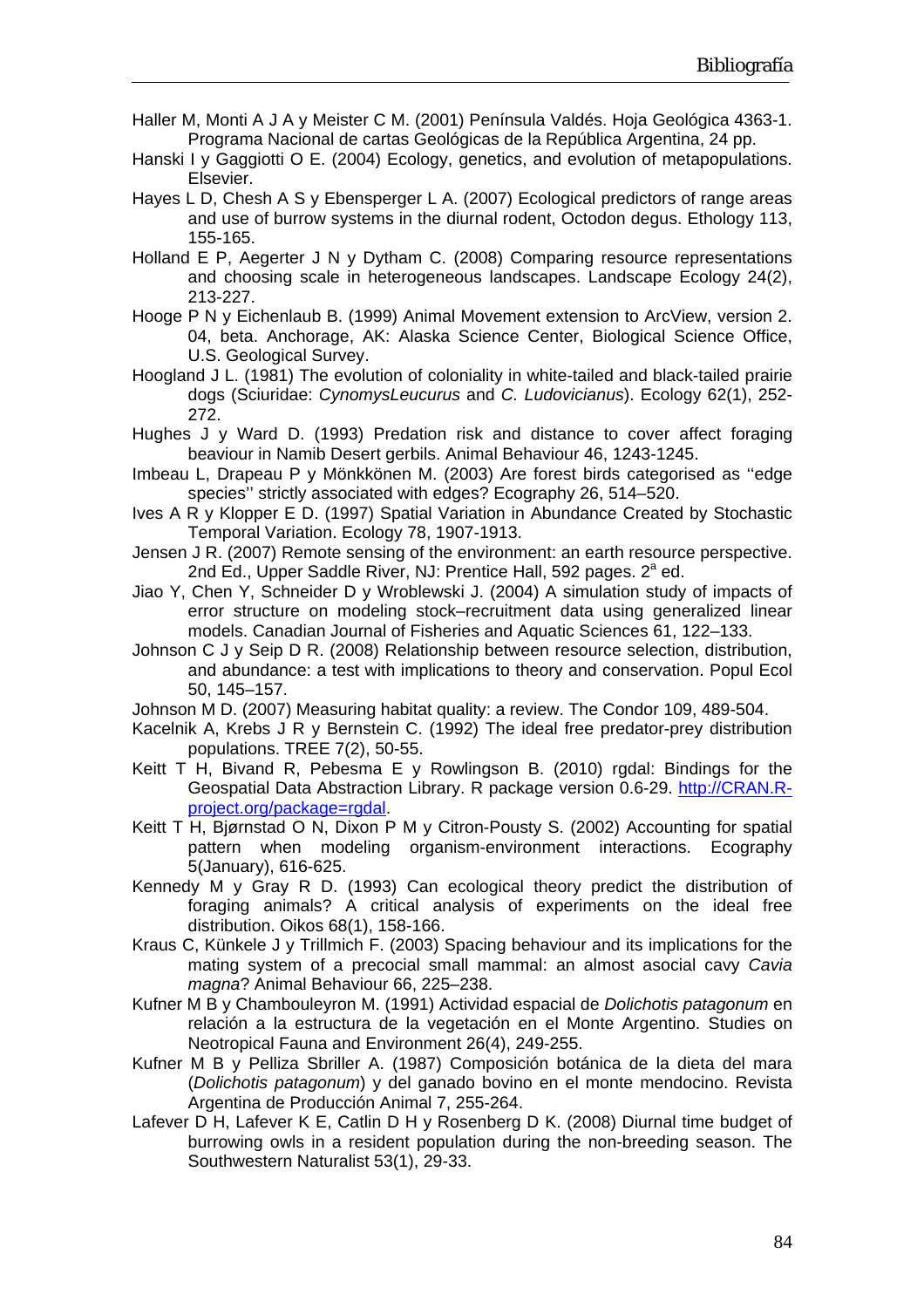- Legendre P y Fortin M J. (1989) Spatial pattern and ecological analysis. Vegetation 80, 107–138.
- León R J C, Bran D, Collantes M, Paruelo J M y Soriano A. (1998) Grandes unidades de vegetación de la Patagonia extra andina. Pp. 125-144. En: Ecosistemas patagónicos (Oesterheld, M.; M.R. Aguiar y J.M. Paruelo, eds.). Ecología Austral 8(2), 75-308.
- Levin S A. (1992) The problem of pattern and scale in ecology. Ecology 73, 1943-1967.
- Maher C R y Robert Burger J. (2011) Intraspecific variation in space use, group size, and mating systems of caviomorph rodents. Jounal of Mammalogy 92(1), 54- 64.
- Maier J A K, Ver Hoef J M, McGuire A D, Bowyer R T, Saperstein L y Maier H A. (2005) Distribution and density of moose in relation to landscape characteristics: effects of scale. Canadian Journal of Forestry Research 35, 2233-2243.
- Malizia A I. (1998) Population dynamics of the fossorial rodent *Ctenomys talarum* (Rodentia: Octodontidae). Jounal of Zoology of London 244, 545-551.
- McGarigal K, Cushman S, Neel M y Ene E. (2002) FRAGSTATS: Spatial Pattern Analysis Program for Categorical Maps. Computer software program produced by the authors at the University of Massachusetts, Amherst. Available at the following site: web site:

<http://www.umass.edu/landeco/research/fragstats/fragstats.html>.

- Messier F, Virgl J A y Marinelli L. (1990) Density-dependent habitat selection in muskrats: a test of the ideal free distribution model. Oecologia 84, 380-385.
- Mitchell M S y Powell R A. (2004) A mechanistic home range model for optimal use of spatially distributed resources. Ecological Modelling 177(1-2), 209-232.
- Molofsky J, Bever J D, Antonovics J y Newman T J. (2002) Negative Frequency Dependence and the Importance of Spatial Scale. Ecology 83(1), 21-27.
- Moody A L, Houston A I y McNamara J M. (1996) Ideal free distributions under predation risk. Behav Ecol Sociobiol 38, 131-143.
- Morris D W. (1987) Tests of density-dependent habitat selection in a patchy environment. Ecological Monographs 57(4), 269-281.
- Morris D W. (2003) Toward an ecological synthesis: a case for habitat selection. Oecologia 136, 1-13.
- Morris D W, Lundberg P y Ripa J. (2001) Hamilton`s rule confronts ideal free habitat selection. Proc R. Soc. Lond. 268, 921-924.
- Nabte M J. (2010) Desarrollo de criterios ecológicos para la conservación de mamíferos terrestres en Península Valdés. Tesis Doctoral, Universidad Nacional de Mar del Plata.
- Ojeda R y Pardiñas U. (2008) *Dolichotis patagonum*. In: IUCN 2009. IUCN Red List of Threatened Species. Version 2009.1. <<http://www.iucnredlist.org/>>. Downloaded on 21 August 2009.
- Oksanen J, Blanchet F G, Kindt R, Legendre P, O'Hara R B, Simpson G L, Solymos P, Stevens M H H y Wagner H. (2010) vegan: Community Ecology Package. R package version 1.17-3[.http://CRAN.R-project.org/package=vegan.](http://cran.r-project.org/package=vegan)
- Orians G H y Wittenberger J F. (1991) Spatial and temporal scales in habitat selection. The American Naturalist 137, 529-549.
- Oro D. (2008) Living in a ghetto within a local population: an empirical example of an Ideal Despotic Distribution. Ecology 89(3), 838-846.
- Overmars K P, de Koning G H J y Veldkamp A. (2003) Spatial autocorrelation in multiscale land use models. Ecological Modelling 164, 257-270.
- Paradis E, Claude J y Strimmer K. (2004) APE: analyses of phylogenetics and evolution in R language. Bioinformatics 20, 289-290.
- Parker G A y Sutherland W J. (1985) Ideal free distributions when individuals differ in competitive ability: phenotype-limited ideal free models. Animal behaviour 34, 1222-1242.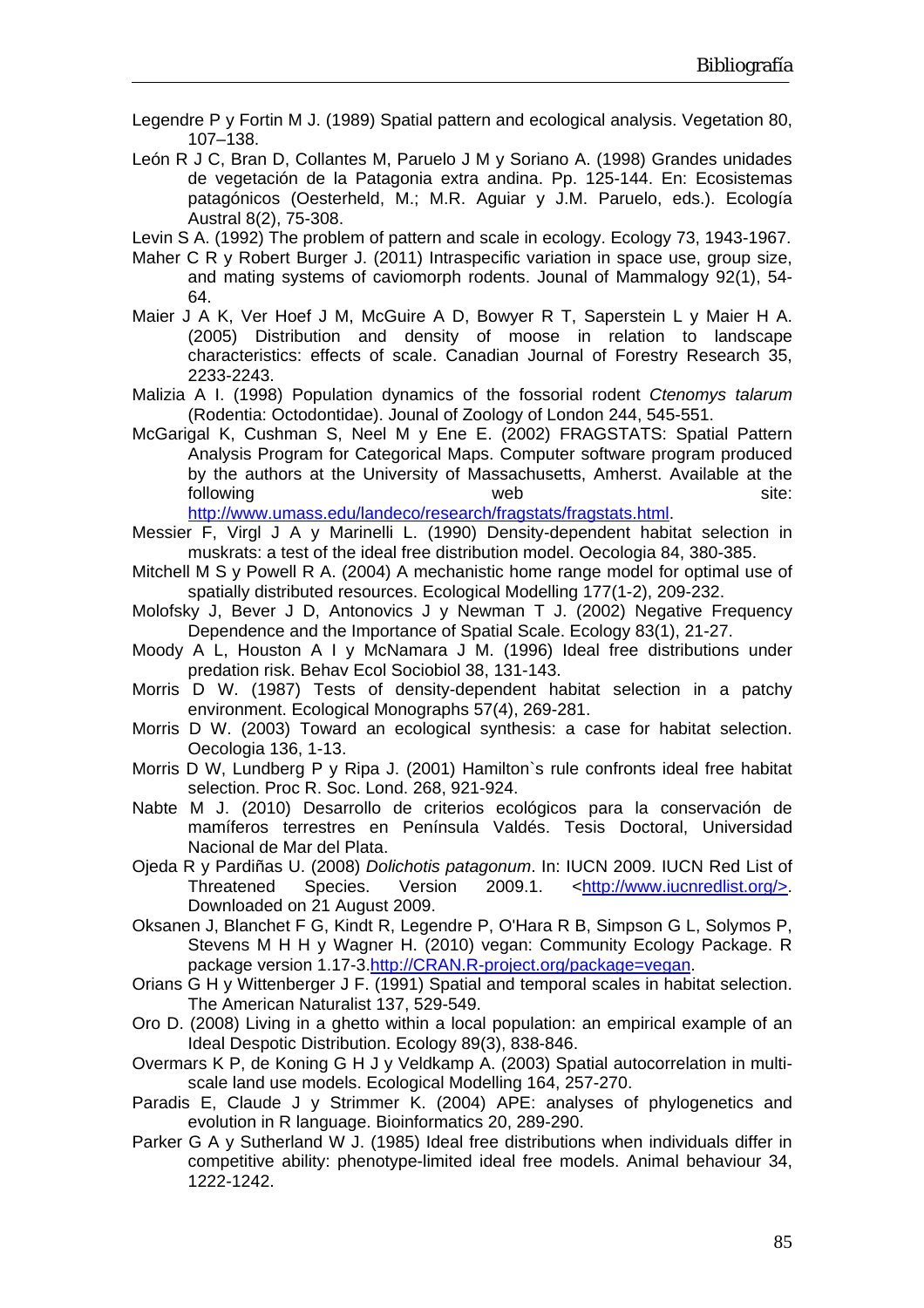- Paruelo J, Beltrán A, Jobbágy E, Sala O E y Golluscio R A. (1998) The climate of Patagonia: general patterns and controls on biotic processes. Ecología Austral 8, 85-101.
- Pebesma E J. (2004) Multivariable geostatistics in S: the gstat package. Computers & Geosciences 30, 683-691.
- Perry G L W, Miller B P y Enright N J. (2006) A comparison of methods for the statistical analysis of spatial point patterns in plant ecology. Plant Ecology 187(1), 59-82.
- Perry J N, Liebhold A M, Rosenberg M S, Dungan J, Miriti M, Jakomulska A y Citron-Pousty S. (2002) Illustrations and guidelines for selecting statistical methods for quantifying spatial pattern in ecological data. Ecography 25(January), 578-600.
- Pinheiro J, Bates D, DebRoy S, Sarkar D y R Core team. (2009) nlme: Linear and Nonlinear Mixed Effects Models. R package version 3.1-96.
- Prohaska F. (1976) The climate of Argentina, Paraguay and Uruguay. En: W. Schwertfeger (Ed), Climates of Central and South America, pp. 13-112. Vol. 12. Elsevier, Amsterdam.
- Quirici V, Castro R A, Ortiz-Tolhuysen L, Chesh A S, Robert Burger J, Miranda E, Cortés A, Hayes L D y Ebensperger L A. (2010) Seasonal variation in the range areas of the diurnal rodent Octodon degus. Journal of Mammalogy 91(2), 458- 466.
- R Development Core Team. (2010) R: A language and environment for statistical computing. R Foundation for Statistical Computing, Vienna, Austria. ISBN 3- 900051-07-0, URL [http://www.R-project.org.](http://www.r-project.org/)
- Raedeke K. (1979) Population dynamics and socioecology of the guanaco (Lama guanicoe) of Magallanes, Chile. Doctoral, Univ. of Washington, Seattle, USA.
- Rayor L S. (1985) Effects of habitat quality on growth, age of first reproduction, and dispersal in Gunnison's prairie dogs (*Cynomys gunnisoni*). Canadian Journal of Zoology 63(12), 2835-2840.
- Reeves M C. (2008) Estado de conservación del mara (*Dolichotis patagonum*) en el Área Natural Protegida Península Valdés. Tesis de Licenciatura, Universidad Nacional de la Patagonia San Juan Bosco, Puerto Madryn.
- Rhodes J R, McAlpine C A, Zuur A F, Smith G M y Ieno E N. (2009) GLMM applied on the spatial distribution of koalas in a fragmented landscape. En: A.F. Zuur, E.N. Ieno, N.J. Walker, A.A. Saveliev and G.M. Smith (Eds), Mixed effects models and extensions in ecology with R. Springer, Nueva York.
- Ringuelet R A. (1961) Rasgos fundamentales de la zoogeografía de la Argentina. Physis 22, 151-170.
- Ripley B D. (1976) The second-order analysis of stationary point processes. Journal of Applied Probability 13, 255-266.
- Ripley B D. (1988) Statistical inference for spatial processes. Cambridge University Press.
- Rodríguez D. (2009) Modeling habitat use of the threatened and endemic mara (*Dolichotis patagonum*, Rodentia, Caviidae) in agricultural landscapes of Monte Desert. Journal of Arid Environments 73, 444-448.
- Rodríguez D y Dacar M A. (2008) Composición de la dieta de la mara (*Dolichotis patagonum)* en el sudeste del monte pampeano (La Pampa, Argentina). Mastozoología Neotropical 15(2), 215-220.
- Rodríguez M D. (2003) Caracterización de las áreas de uso de la mara *Dolichotis patagonum* en el sudeste de La Pampa. Tesis de Licenciatura en Ciencias Biológicas, Universidad Nacional de La Pampa.
- Rosenzweig M L. (1991) Habitat selection and population interactions: the search for mechanism. The American Naturalist 137, S5-S28.
- Rosenzwieg M L. (1981) A theory of habitat selection. Ecology 62(2), 327-335.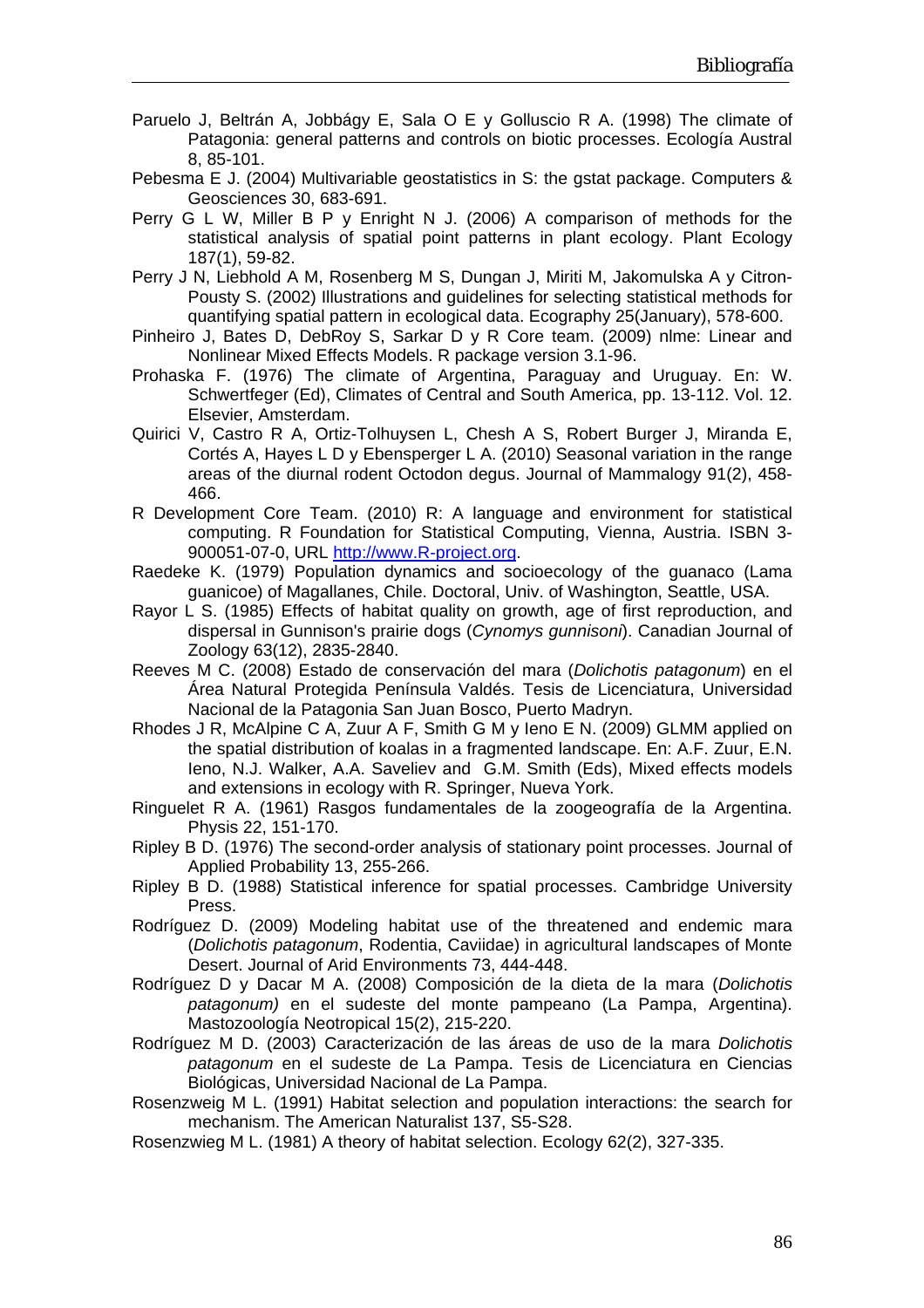- Roshier D a, Doerr V a J y Doerr E D. (2008) Animal movement in dynamic landscapes: interaction between behavioural strategies and resource distributions. Oecologia 156(2), 465-477.
- Rostagno C M. (1981) Propiedades, génesis y clasificación de dos suelos de Península Valdés, Provincia del Chubut. Actas IX RACS y "Reconocimiento de los Suelos de Península Valdés" contribución 44 – CENPAT.
- Rowe D L y Honeycutt R L. (2002) Phylogenetic relationships, ecological correlates, and molecular evolution within the Cavioidea (Mammalia, Rodentia). Molecular Biology and Evolution 19, 263-277.
- Sachser N. (1985) Different forms of social organization at high and low population densities in guinea pigs. 253-271.
- Schaefer J A y Messier F. (1995) Habitat selection as a hierarchy: the spatial scales of winter foraging by muskoxen. Ecography 18, 333-344.
- Schiffers K, Schurr F M, Tielbörger K, Urbach C, Moloney K y Jeltsch F. (2008) Dealing with virtual aggregation - a new index for analysing heterogeneous point patterns. Ecography 31, 545-555.
- Schooley R L y Wiens J A. (2001) Dispersion of kangaroo rat mounds at multiple scales in New Mexico, USA. Landscape Ecology 16, 267-277.
- Schurr F M, Bossdorf O, Milton S J y Schumacher J. (2004) Spatial pattern formation in semi-arid shrubland : a priori predicted versus observed pattern characteristics. Plant Ecology 173, 271-282.
- Sinclair A R E. (1992) Do large mammals disperse like small mammals? En: N.C. Stenseth and W.Z. Lidicker (Eds), Animal dispersal. Small mammals as a model, pp. 229-242. Chapman & Hall, London.
- Skellam J G. (1951) Random dispersal in theoretical populations. Biometrika 38(1-2), 196-218.
- Sombra M S y Mangione A M. (2005) Obsessed with grasses? The case of mara *Dolichotis patagonum* (Caviidae: Rodentia). Revista Chilena de Historia Natural 78, 401-408.
- Stamps J A, Krishnan V V y Reid M L. (2005) Search costs and habitat selection by dispersers. Ecology 86(2), 510-518.
- Stapp P. (1997) Habitat selection by an insectivorous rodent: pattenrs and mechanisms across multiple scales. Jounal of Mammalogy 78(4), 1128-1143.
- Stephens P A y Sutherland W J. (1999) Consequences of the Allee effect for behaviour, ecology and conservation. Trends in Ecology & Evolution 14, 401- 405.
- Stoyan D y Penttinen A. (2000) Recent applications of point process methods in forestry statistics. Statistical Science 15(1), 61-78.
- Tabeni S, Mastrantonio L y Ojeda R A. (2007) Linking small desert mammal distribution to habitat structure in a protected and grazed landscape of the Monte, Argentina. Acta Oecologica 31, 259-269.
- Tabeni S y Ojeda R A. (2003) Assessing mammal responses to perturbations in temperate aridlands of Argentina. Journal of Arid Environments 55, 715–726.
- Taber A B. (1987) The behavioural ecology of the mara *Dolichotis patagonum*. Ph.D. dissertation., University of Oxford.
- Taber A B y MacDonald D W. (1992a) Communal breeding in the mara, *Dolichotis patagonum* (Rodentia: Caviomorpha). Journal of Zoology of London 227(439- 452).
- Taber A B y MacDonald D W. (1992b) Spatial organization and monogamy in the mara *Dolichotis patagonum*. Journal of Zoology of London 227, 417-438.
- Taraborelli P, Corbalan V y Giannoni S. (2003) Locomotion and escape modes in rodents of the Monte Desert (Argentina). Ethology 109(6), 475-485.
- Tregenza T, Parker G A y Thompson D J. (1996) Interference and the ideal free distribution: models and tests. Behavioral Ecology 7(4), 379-386.